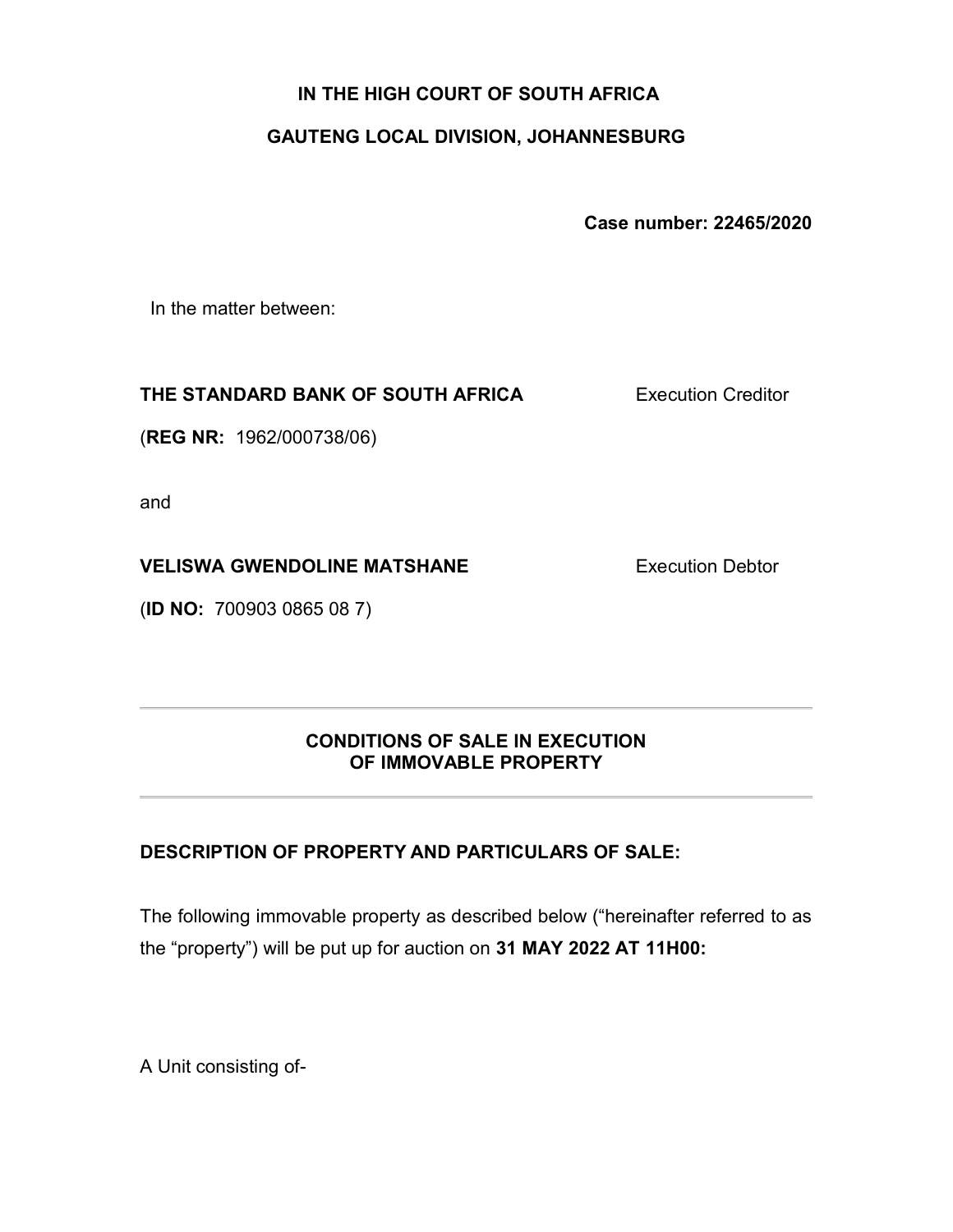- (a) Section number 19 as shown and more fully described on Sectional Plan Number SS509/10, in the scheme known as CRESCENDO in respect of the land and building or buildings situated at ERF 1622 SAGEWOOD EXTENSION 18 TOWNSHIP, Local Authority CITY OF JOHANNESBURG METROPOLITAN MUNICIPALITY of which section the floor area according to the said sectional plan is 60 (SIXTY) square metres in extent; and
- (b) an undivided share in the common property in the scheme apportioned to the said section in accordance with the participation quota as endorsed on the said sectional plan;

Held by DEED OF TRANSFER NUMBER ST77980/10. MORE ESPECIALLY SUBJECT TO THE CONDITIONS IMPOSED BY THE CRESCENT GLADES HOME OWNERS ASSOCIATION. (Street address: 19 Crescendo, Sagewood Extension 18, 1622)

The property is situated at 19 Crescendo, Sagewood Extension 18, 1622 consists of:

#### IMPROVEMENTS

### (a) MAIN BUILDING:

- 1 x Lounge
- 1 x Kitchen
- 2 x Bedrooms
- 1 x Bathrooms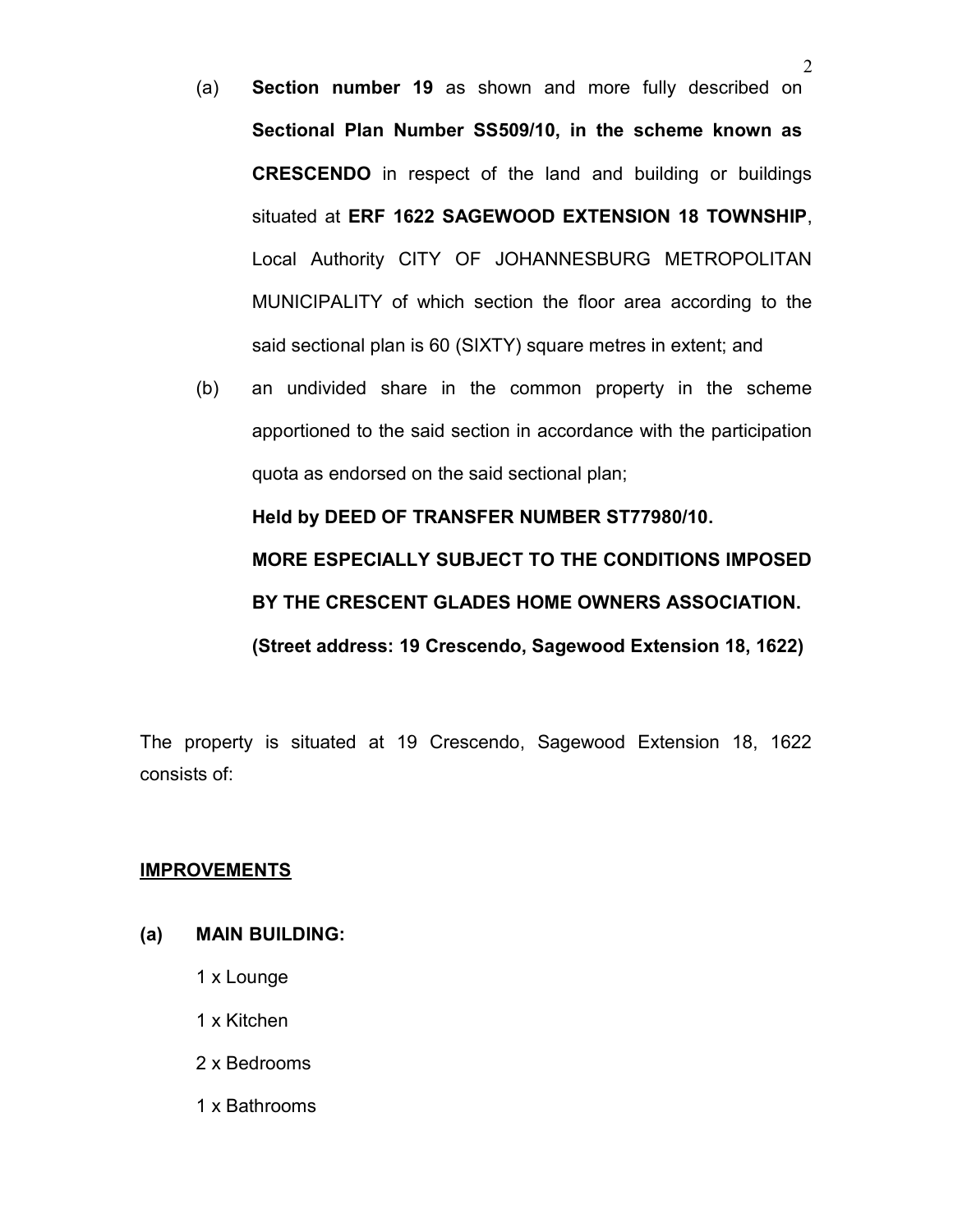#### THE SALE SHALL BE CONDUCTED ON THE FOLLOWING CONDITIONS:-

### 1. THE SALE

- 1.1. The sale shall be conducted in accordance with the provisions of Rule 46 and Rule 46A, of the Uniform Rules of the Superior Courts Act, No. 10 of 2013, as well as the provisions of the Consumer Protection Act, No. 68 of 2008, the regulations promulgated thereunder and the "Rules of Auction," and all other applicable law.
- 1.2. The headings to the clauses are for the purposes of convenience and reference only, and shall not be used in the interpretation of, nor modify, nor amplify the conditions of this sale nor any clause. In these conditions, unless a contrary intention clearly appears, words importing any one gender shall include the other two genders, the singular includes the plural and vice versa, and natural persons include created entities (corporate or otherwise) and vice versa.

#### 2. MANNER OF SALE

- 2.1. The property shall be sold by the Sheriff of Halfway House Alexandra Situated at: 614 James Crescent, Halfway House to the highest bidder. The property is to be sold without a reserve price.
- 2.2. Should the highest bid be less than the reserve price, the highest bid will be provisionally accepted subject to the purchaser complying with clauses 3.1, 4.1 and 5.1; and confirmation by the court.
- 2.3. Should the sale not be confirmed by the court all amounts paid by the highest bidder will be refunded.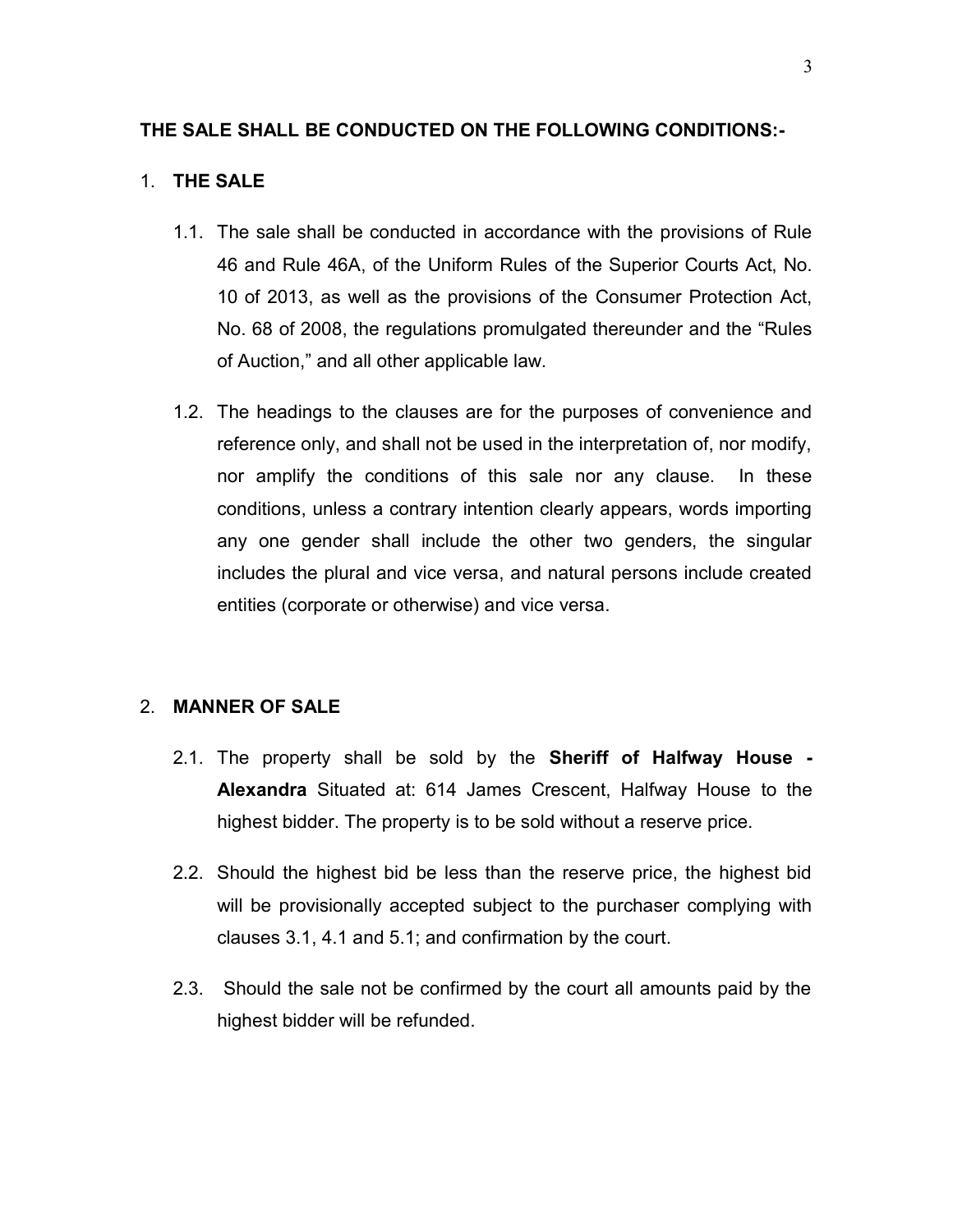- 2.4. The sale shall be for South African Rands and no bid of less than R1000.00 (one thousand rand) above the preceding bid shall be accepted.
- 2.5. The execution creditor shall be entitled to cancel the sale at any stage before the bidding starts.
- 2.6. If any dispute arises about any bid the property may again be put up for auction.
- 2.7. If the sheriff makes any mistake in selling, such mistake shall not be binding on any of the parties, but may be rectified.
- 2.8. If the sheriff suspects that a bidder is unable to pay either the deposit or the balance of the purchase price referred to in clause 4, the sheriff may refuse to accept the bid of such bidder. All bids will be accepted provisionally until the bidder satisfies the sheriff that such bidder is able to pay the deposit and the sheriff's commission.
- 2.9. On the refusal of a bid under circumstances referred to in clause 2.7, the property may immediately be put up for auction again.

#### 3. SIGNING AND CAPACITY

- 3.1. The purchaser shall, as soon as possible after the sale, and immediately on being requested by the sheriff, sign these conditions of sale.
- 3.2. If the purchaser purchases in a representative capacity, the purchaser shall disclose the name of the principal or person on whose behalf the property is being purchased.
- 3.3. The purchaser shall not be entitled to nominate a third party to obtain transfer of the property in his/her/its stead. This clause may not be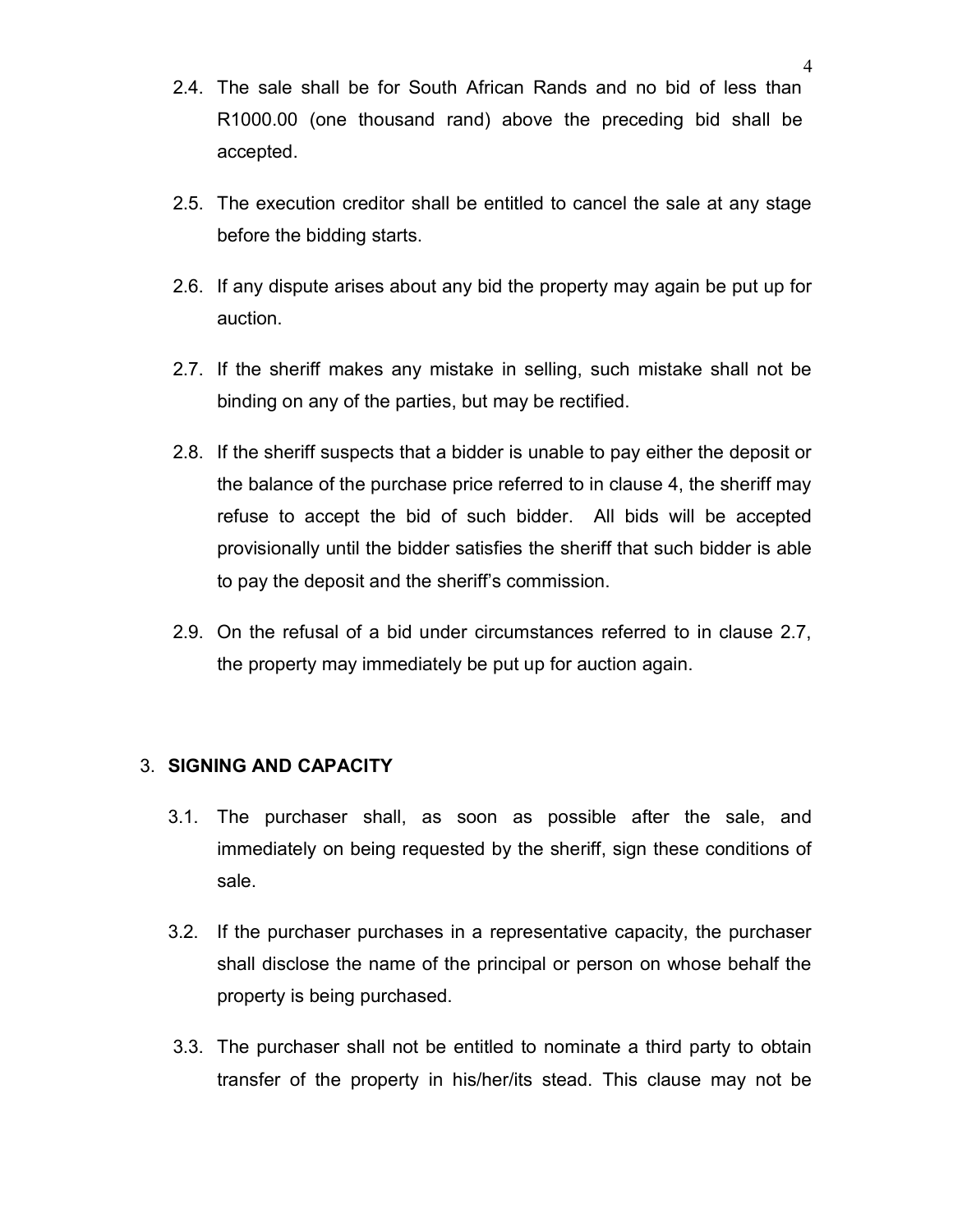overruled by adding the words "or nominee" or similar wording to the signature of the purchaser or anywhere else.

#### 4. PAYMENT OF PURCHASE PRICE

- 4.1. The purchaser shall pay to the sheriff a deposit of 10 % of the purchase price in cash, by bank guaranteed cheque or by way of an electronic funds transfer, immediately on the fall of the hammer or in any customary manner, and provide proof thereof to the satisfaction of the sheriff.
- 4.2. The deposit will be deposited immediately by the sheriff into a trust account held in terms of Section 22 of the Sheriffs Act 90 of 1986.
- 4.3. The balance shall be paid against transfer and shall be secured by a guarantee issued by a financial institution approved by the execution creditor or its attorney, and shall be furnished to the sheriff within 21 days after the date of sale or after the date of confirmation of the sale by the court. Should the purchaser fail to furnish the sheriff with a bank guarantee or fail to pay the balance of the purchase price to the sheriff within the stipulated time period, the sheriff may in his/her sole discretion grant the purchaser a 5 day extension within which to provide the required bank guarantee or make such payment.
- 4.4. In the event that the purchaser being the execution creditor who is also a consumer exempted in terms of Section 5(2)(b) of the Consumer Protection Act, 68 of 2008, the execution creditor shall not be required to make any deposit nor furnish a guarantee as provided for in terms of 4.1 and 4.3, except insofar as the purchase price may exceed the total amount as set out in the warrant of execution. The difference between the purchase price and the total amount as set out in the warrant of execution, is to be paid or secured to the sheriff within 21 days from the date of sale, without demand. Such execution creditor shall at the date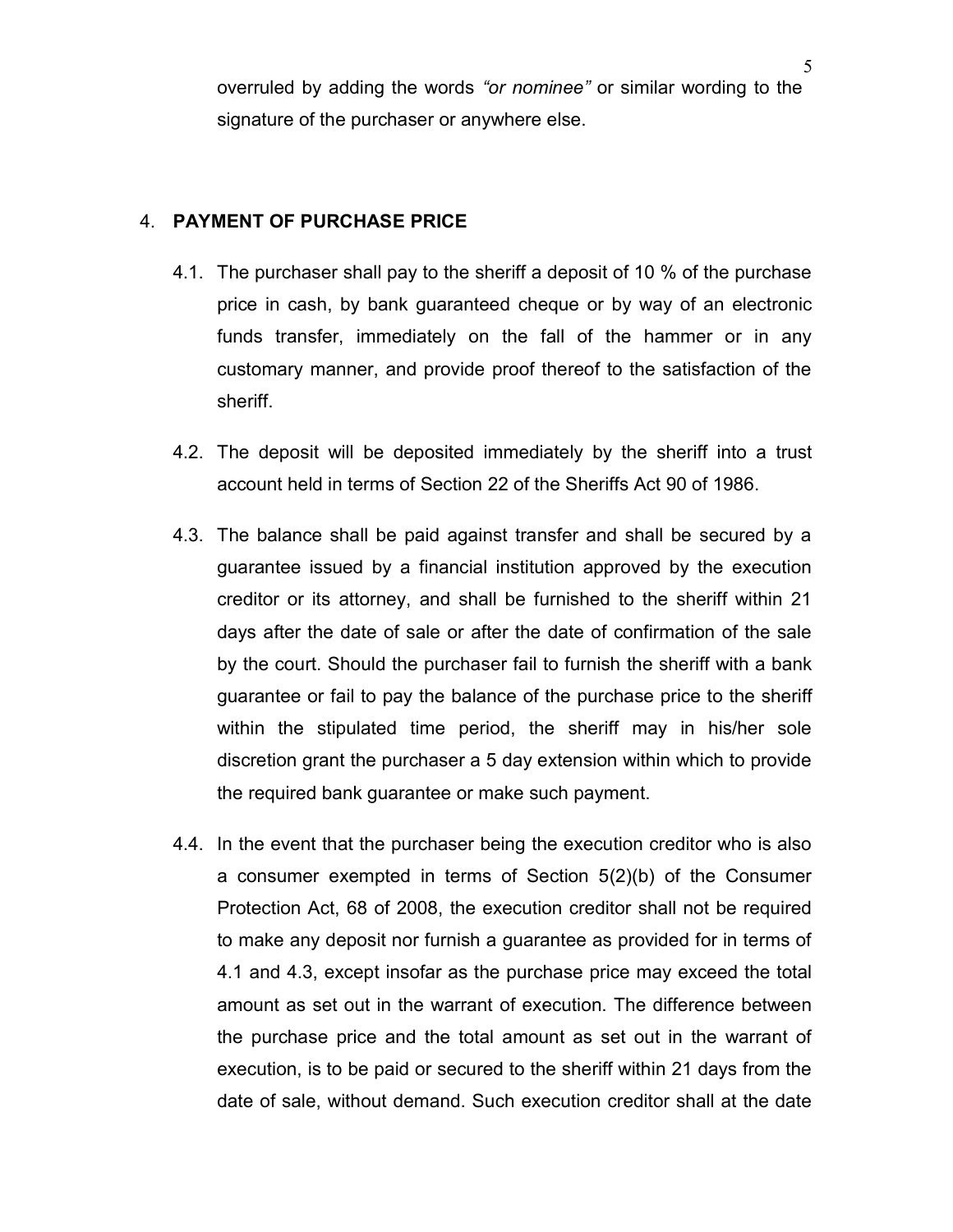of registration of transfer provide the sheriff with satisfactory proof that the judgment debtor's account has been credited accordingly.

#### 5. SHERIFF'S COMMISSION

- 5.1. The purchaser shall immediately on demand pay the sheriff's commission calculated as follows:
	- 5.1.1. 6% on the first R100 000.00, and
	- 5.1.2. 3.5% on R100 001.00 to R400 000.00, and
	- 5.1.3. 1.5% on the balance of the proceeds of the sale,

subject to a maximum commission of R40 000.00, plus VAT, in total and a minimum of R3 000.00, plus VAT, (inclusive in all instances of the sheriff's bank charges and other expenses incurred in paying the proceeds into his or her trust account).

#### 6. FURTHER COSTS AND CHARGES

- 6.1. The purchaser shall be liable for and pay, within 10 days of being requested to do so by the appointed conveyancer, the following:
	- 6.1.1. All amounts due to the municipality servicing the property, in terms of section 118(1) of the Local Government Municipal Systems Act, 2000 (Act No. 32 of 2000), for municipal service fees, surcharges on fees, property rates and other municipal taxes, levies and duties that may be due to a municipality;
	- 6.1.2. Where applicable, all levies due to a body corporate in terms of the Sectional Titles Act, 1986 (Act No. 95 of 1986) or amounts due to a home owners or other association which renders services to the property; and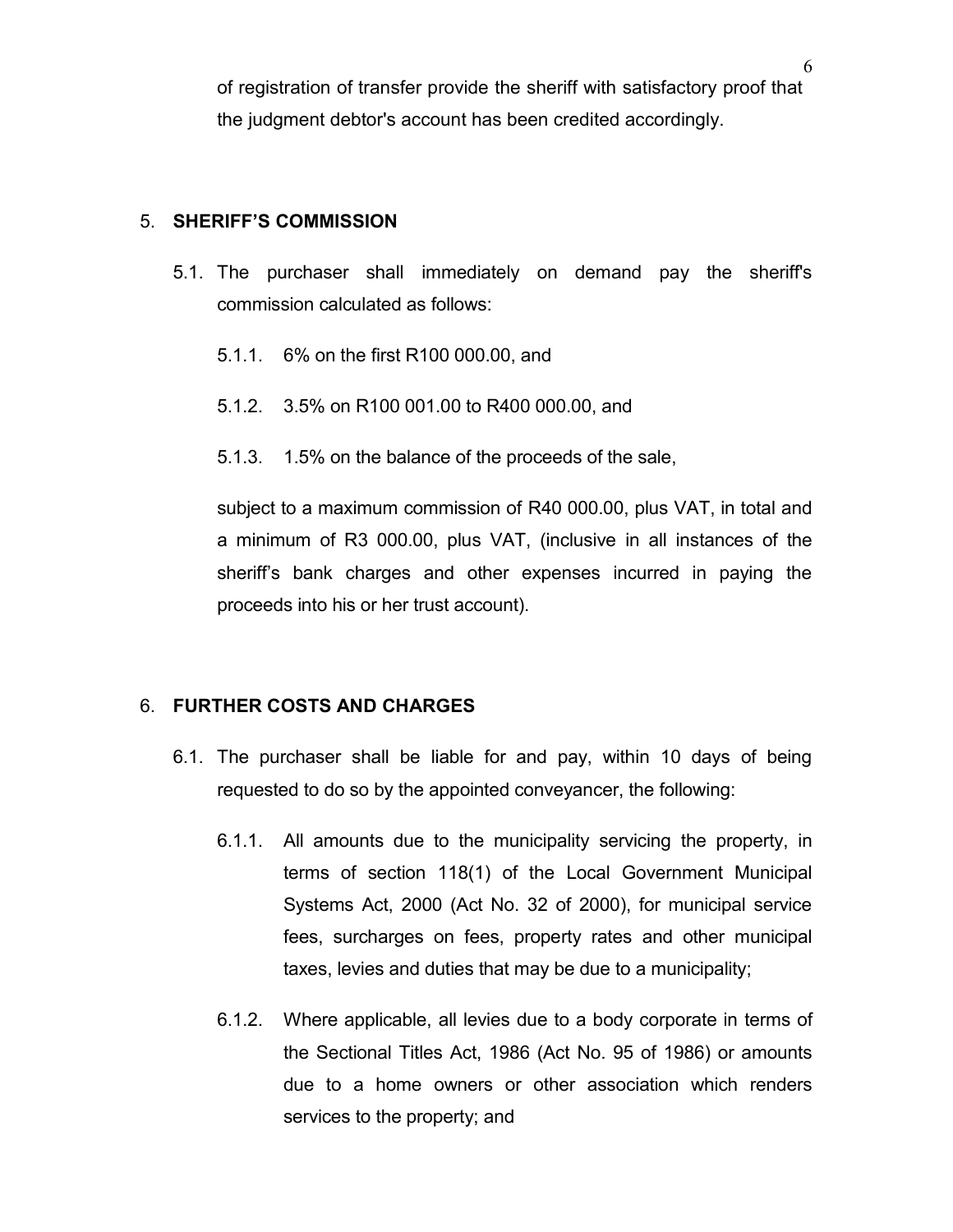- 6.1.3. The costs of transfer, including conveyancing fees, transfer duty or VAT, Deeds Office levies and any other amount necessary for the passing of transfer to the purchaser.
- 6.2. The purchaser is hereby informed of the following charges:
	- 6.2.1. All amounts due to the municipality in terms of section 118(1) of the Local Government Municipal Systems Act, Act 32 of 2000, estimated at R24 330.43 dated 4 March 2022.
- 6.3. The purchaser notes that the amounts indicated by the sheriff as owing in respect of clause 6.2 are estimates only. Neither the sheriff nor the execution creditor warrant the accuracy of these estimates. The purchaser shall not be able to avoid his/her/its obligations hereunder, nor will the purchaser have any claims against the sheriff or the execution creditor, arising out of the fact that the amounts actually owing in terms of clause 6.2 are greater than the estimated charges as stated by the sheriff. The actual amounts owing in respect thereof must be paid by the purchaser in terms of clause 6.2.

### 7. FICA AND SIGNING OF TRANSFER DOCUMENTATION

- 7.1. The purchaser shall within 5 days of being requested to do so by the conveyancer furnish the conveyancer with all information and documents necessary to enable him or her to comply with the Financial Intelligence Centre Act, 2001 (Act No. 38 of 2001) and draft all necessary documentation.
- 7.2. Further, the purchaser shall within 5 days of being requested to do so by the conveyancer sign all necessary documentation in order for the conveyancer to attend to the registration of transfer of the property.

#### 8. COMPLIANCE CERTIFCATES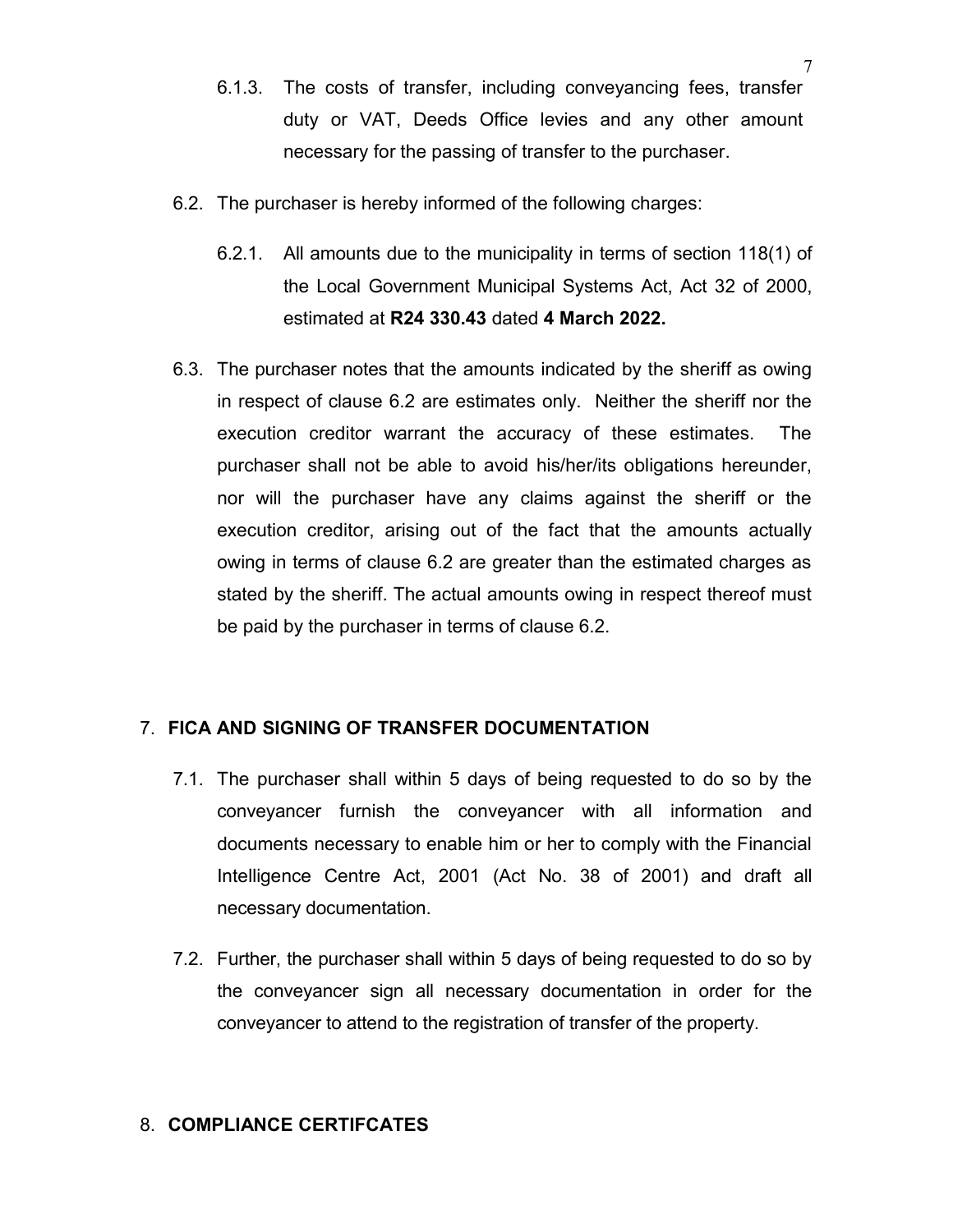- 8.1. The purchaser shall at his/her own cost obtain a valid electrical installations certificate of compliance and test report, in the prescribed form, as required in the Electrical Installation Regulations, 2009 and an electric fence system certificate of compliance in the prescribed form as required in the Electrical Machinery Regulations, 2011 issued in terms of the Occupational Health and Safety Act, 1993. The purchaser agrees that this undertaking relieves the sheriff and the execution creditor from any duty that may be imposed upon either or both of them in terms of Section 10 of the Occupational Health and Safety Act, 1993. The purchaser accordingly agrees that there is no obligation on the sheriff or execution creditor to furnish the said electrical installations certificate of compliance and test report.
- 8.2. If required, the purchaser shall at his/her/its own cost obtain a valid Entomologist's certificate.
- 8.3. If required, the purchaser shall at his/her/its own cost obtain a valid gas installation and plumbing certificate of compliance and test report.

#### 9. POSSESSION, RISK AND OCCUPATION

- 9.1. The property may be taken possession of after signature of the conditions of sale, payment of the deposit and upon the balance of the purchase price being secured in terms of clause 4;
- 9.2. Should the purchaser receive possession of the property, the purchaser shall be liable for occupational rental at the rate of 1% of the purchase price per month. Pro-rata occupational rental shall be payable by the purchaser on the date of possession and thereafter monthly on or before the  $1<sup>st</sup>$  of each month until date of registration of transfer. The purchaser shall pay the occupational rental on due date into the following account: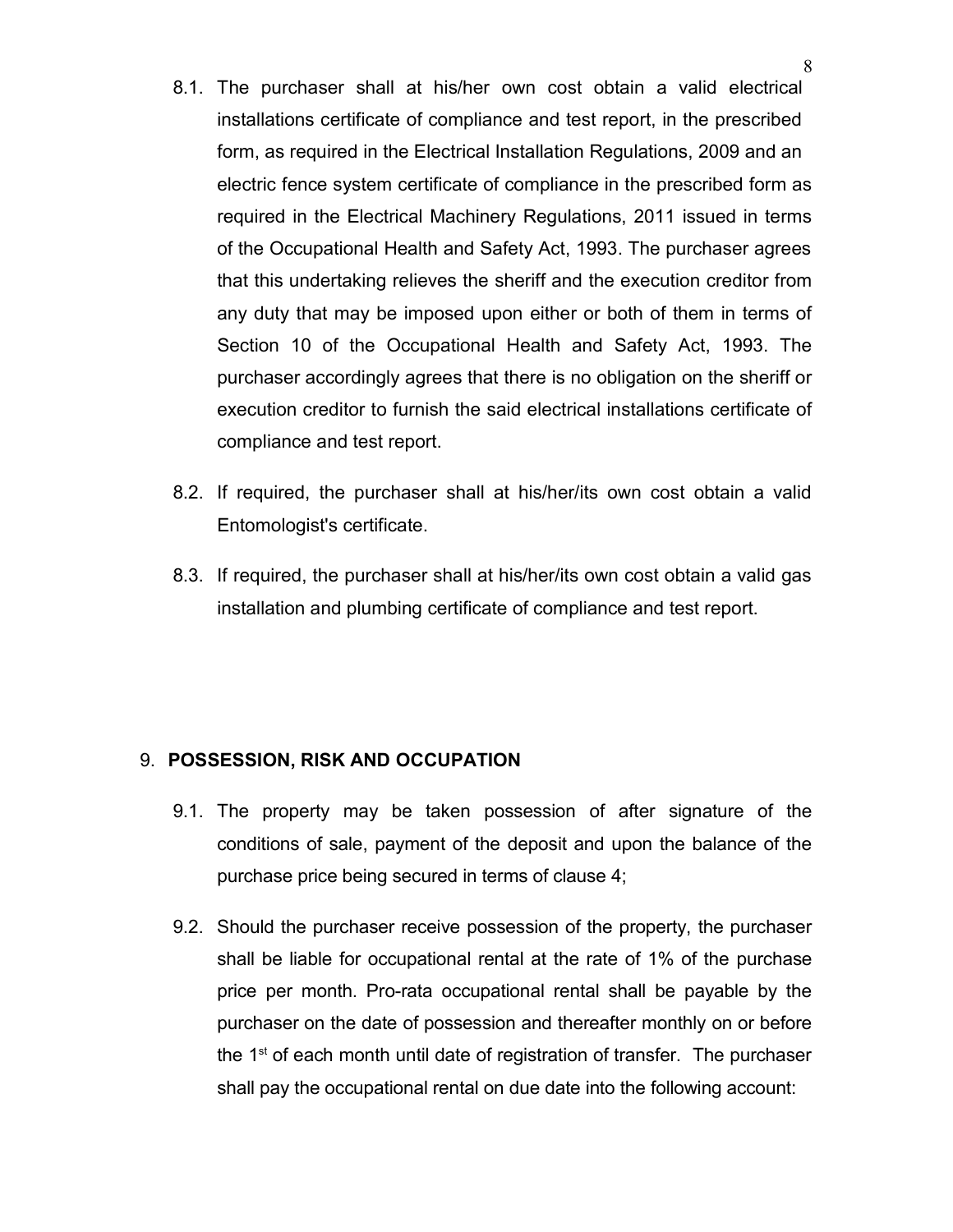Name: TC Siebert, Sheriff Halfway House - Alexandra Bank: Nedbank Account number: 1497137721

- 9.3. Upon the purchaser taking possession, the property shall be at the risk and profit of the purchaser;
- 9.4. The execution creditor and the sheriff give no warranty that the purchaser shall be able to obtain personal and/or vacant occupation of the property or that the property is unoccupied;
- 9.5. The purchaser shall be solely responsible for ejecting any person or other occupier claiming occupation, including a tenant, at the purchaser's cost. No obligation to do so shall vest in the sheriff and/or the execution creditor.

#### 10.TRANSFER AND LIABILITY FOR DELAY

- 10.1. The purchaser shall be entitled to obtain transfer forthwith upon payment of the whole purchase price and compliance with clauses 5 and 6 and, if applicable, clause 9(2), alternatively transfer shall be passed only after the purchaser has complied with the provisions of clauses 4, 5 and 6 and, if applicable, clause 9(2).
- 10.2. If the transfer is delayed by the purchaser, due to the purchaser failing to comply with clauses 4, 5 and 6 and, if applicable, clause 9(2) within the stipulated time frames, the purchaser shall be liable for interest at the [fixed/variable] rate of 5.7% nominal per annum compounded daily, on the purchase price, as from the date of the delay.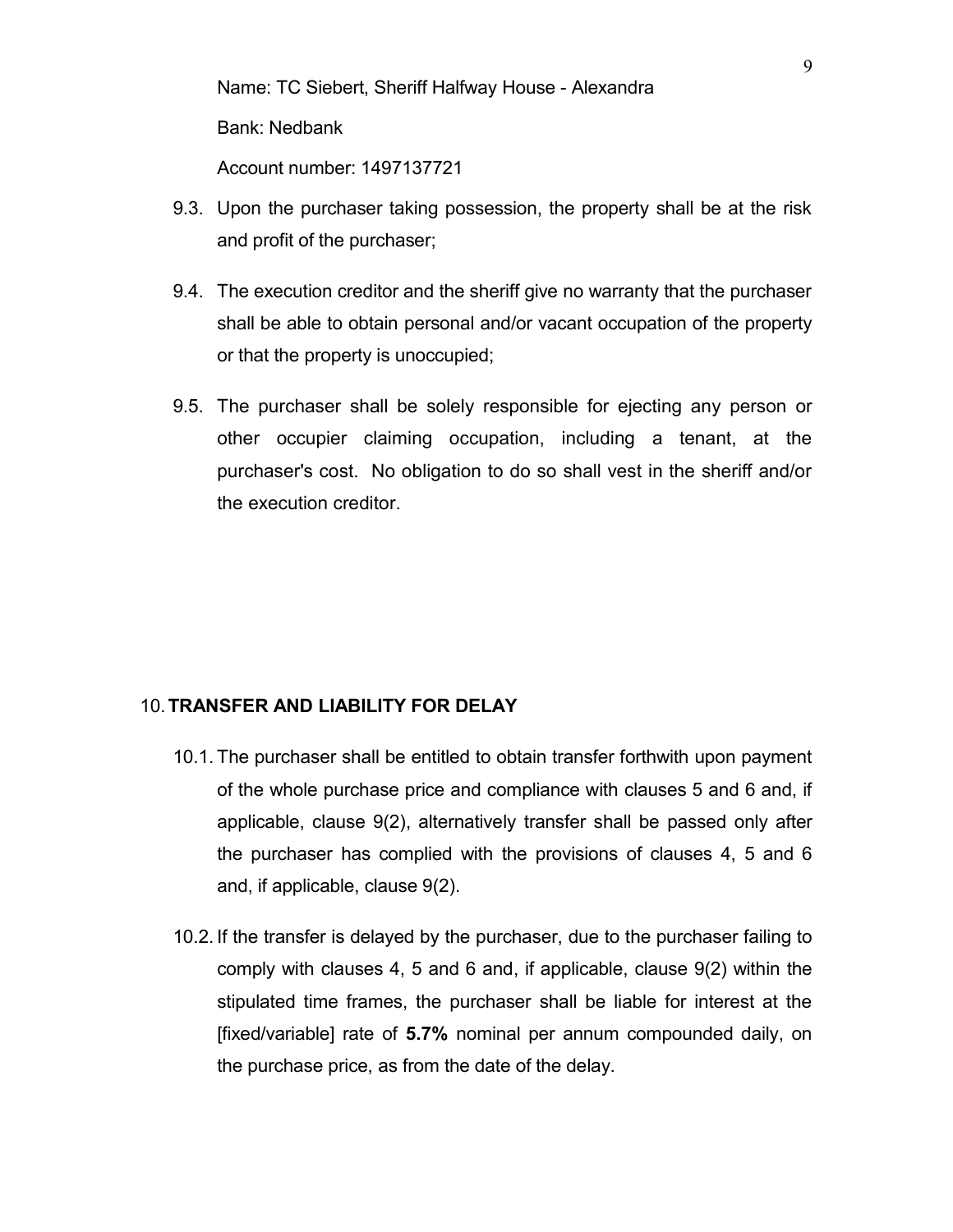#### 11. INSURANCE

- 11.1. The sheriff may demand that any improvements to the property sold shall be immediately insured by the purchaser for their full value, proof of insurance given to the sheriff and such insurance policy kept in force until transfer is registered; and
- 11.2. Should the purchaser fail to comply with the obligations as set out in clause 11.1 the sheriff may effect the necessary insurance, on behalf of the purchaser, the cost of which insurance shall be for the purchaser's account.

#### 12.TITLE DEED, SERVITUDES AND CONDITIONS OF ESTABLISHMENT

- 12.1. The property is sold as represented by the Title Deeds and diagram or sectional plan and the sheriff is not liable for any deficiency that may be found to exist. The property is sold as it stands (voetstoots) and without warranty or representation and also subject to all servitudes and conditions specified in the Deed of Transfer, including any real rights reserved in favour of a developer or body corporate in terms of Section 25 of the Sectional Titles Act, No. 95 of 1986. Notwithstanding anything to the contrary hereinbefore contained, the property is sold free from any title conditions pertaining to the reservation of personal servitudes in favour of third parties and in respect of which servitudes preference has been waived by the holder thereof in favour of the execution creditor.
- 12.2. The sheriff and the execution creditor shall not be obliged to point out any boundaries, beacons or pegs in respect of the property hereby sold.
- 12.3. The sheriff and the execution creditor shall not be liable for any deficiency that may be found to exist in the property.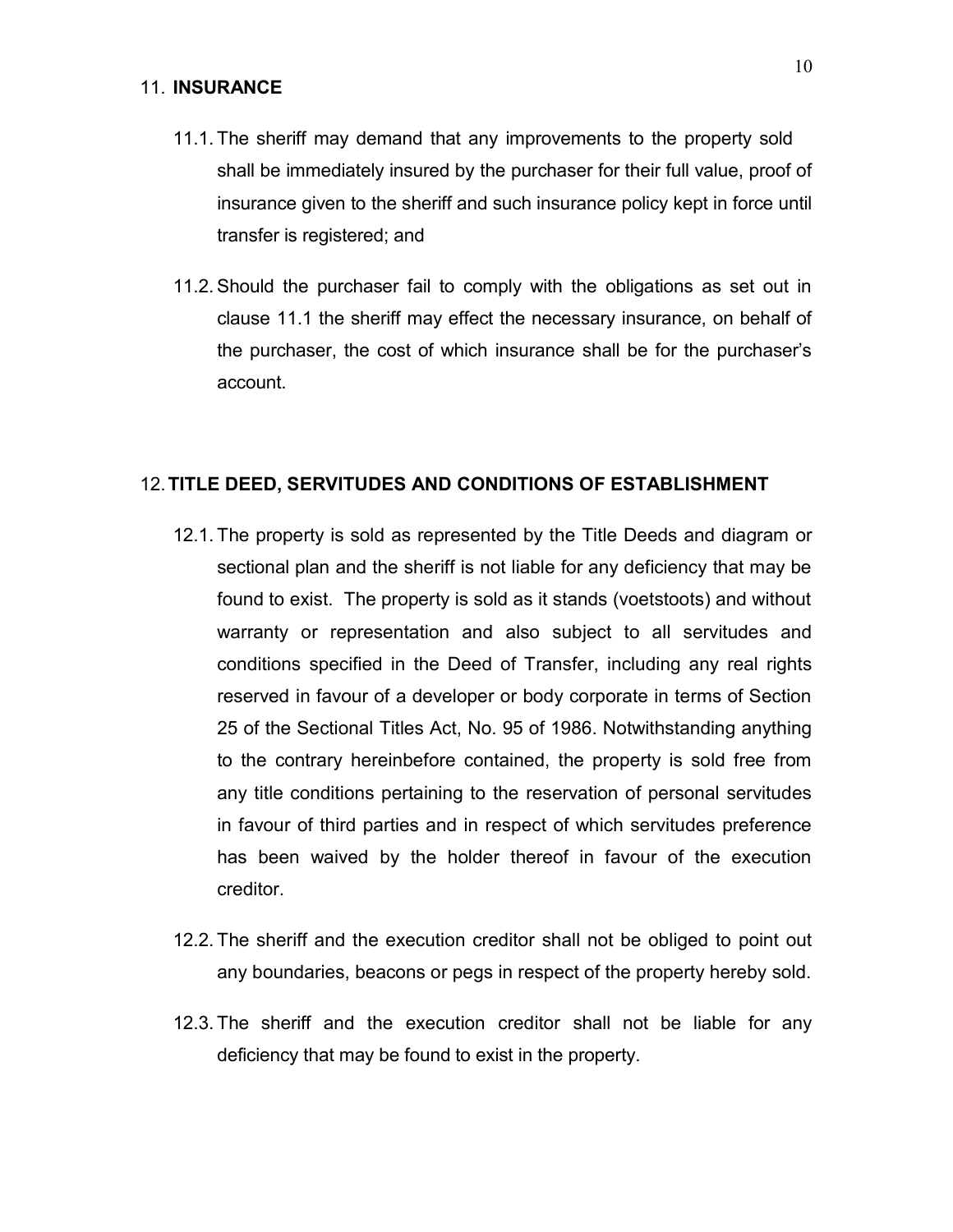#### 13. CONVEYANCER

- 13.1. The execution creditor shall appoint the conveyancer to effect transfer of the property to the purchaser. Provided that the sheriff shall be entitled to appoint a new conveyancer should the conveyancer appointed by the execution creditor not proceed timeously or satisfactorily with the transfer.
- 13.2. The conveyancer's details are as follows:

|                | 13.2.1. Name: | <b>DUAIN NAIDOO</b>                     |
|----------------|---------------|-----------------------------------------|
|                |               | 13.2.2. Name of firm: TIM DU TOIT & CO. |
| 13.2.3. Tel:   |               | TEL: 012 - 470 7777                     |
| 13.2.4. Email: |               | DNaidoo@timdutoit.co.za                 |

#### 14.SALE SUBJECT TO EXISTING RIGHTS

- 14.1. Where the Property is subject to a lease agreement and the sheriff is aware of the existence of such tenancy then:
	- 14.1.1. if that lease was concluded before the execution creditor's mortgage bond was registered, then the property shall be sold subject to such tenancy; or
	- 14.1.2. if the lease was concluded after the execution creditor's mortgage bond was registered, the property shall be offered first subject to the lease and if the selling price does not cover the amount owing to the execution creditor as reflected on the Warrant of execution, then the property shall be offered immediately thereafter free of the lease.
- 14.2. The property is furthermore sold subject to any lien or liens in respect thereof.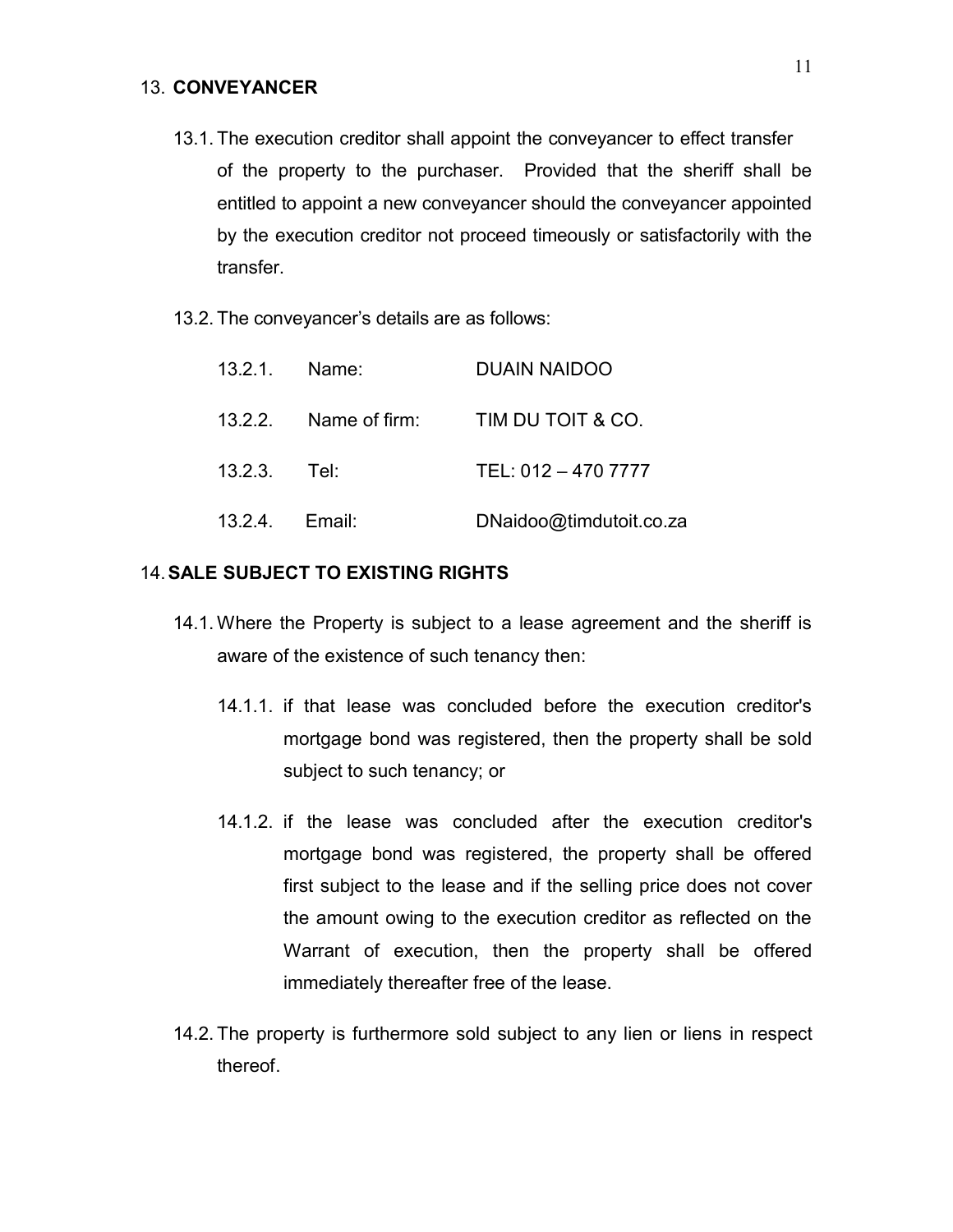#### 15. JOINT AND SEVERAL LIABILITY

In the event of there being more than one purchaser, they will be jointly and severally liable in terms hereof.

#### 16. SURETYSHIP

In the event of the purchaser being a Company, Close Corporation or a Trustee/Trustees, or any person acting in a representative capacity, then the person signing these conditions of sale shall be deemed to have bound himself/herself/themselves as surety(ies) and co-principal debtor(s) for all the obligations of the purchaser (and, if applicable, jointly and severally with any other persons signing these conditions of sale on behalf of the purchaser), such surety(ies) hereby renouncing the benefits of excussion and division, no value received and errors in calculation, the effect of which he/she/they acknowledge himself/ herself/ themselves to be aware.

#### 17.CANCELLATION OF SALE AND EVICTION

- 17.1. If the purchaser fails to carry out any obligation due by the purchaser under these conditions of sale, the sale may be cancelled by a judge summarily on the report of the sheriff after due notice to the purchaser, and the property may again be put up for sale.
- 17.2. In the event of the circumstances in clause 17.1 occurring, the purchaser shall be responsible for any loss sustained by reason of such default, which loss may, on the application of any aggrieved creditor whose name appears on the sheriff's distribution account, be recovered from the purchaser under judgment of a judge pronounced on a written report by the sheriff, after such purchaser has been given notice in writing that such report will be laid before the judge for such purpose.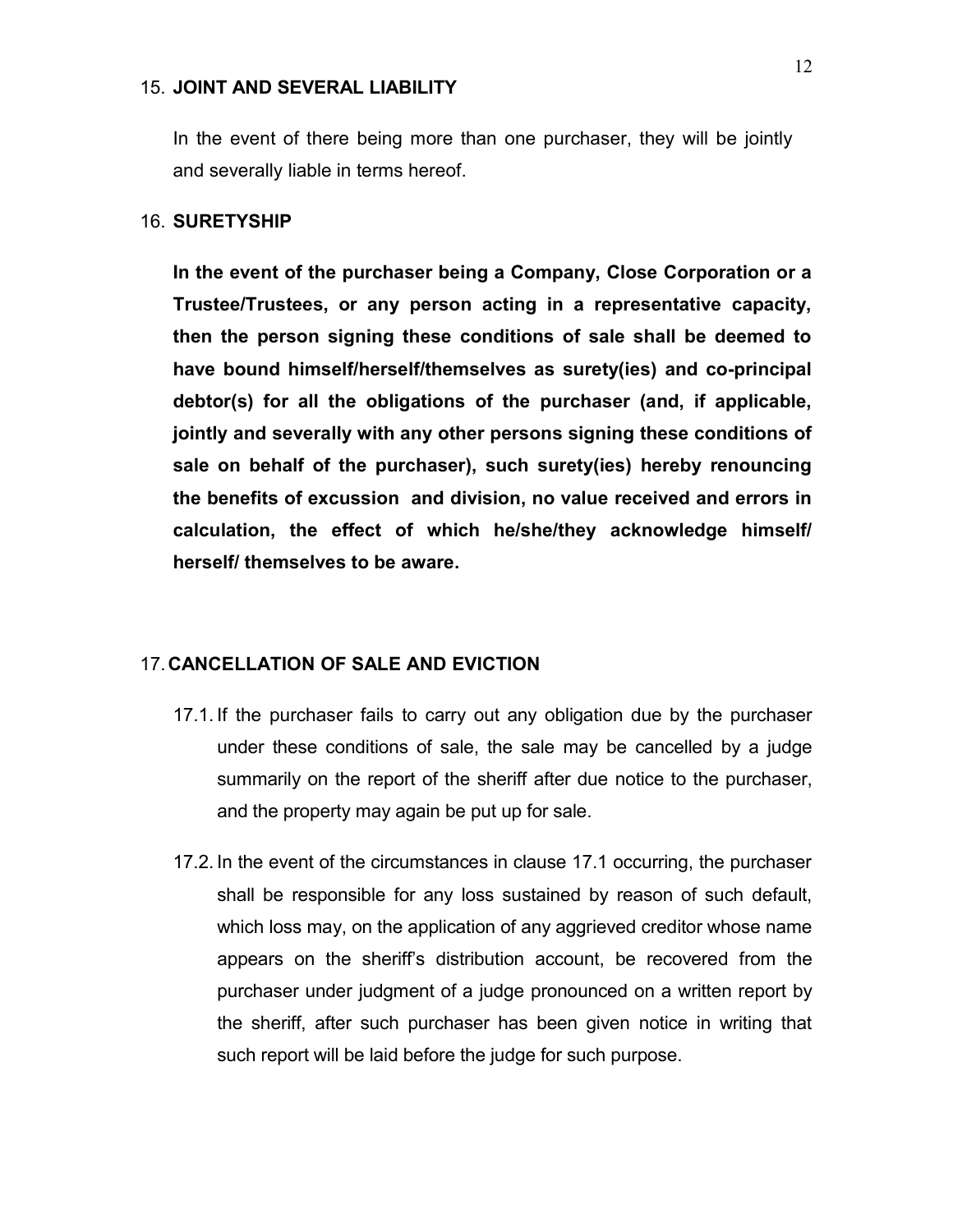- 17.3. If the purchaser is already in possession of the property, the sheriff may, on notice to affected parties, apply to a judge for an order evicting the purchaser or any person claiming to occupy the property through the purchaser or otherwise occupying the property.
- 17.4. In the event of the sale being cancelled as aforesaid the deposit shall be retained by the sheriff in trust for such period that is stipulated in the judgment in terms of Rule 46(11) of the Uniform Rules or if no such period is stipulated therein then until such time that the property has been sold to a third party and the execution creditor's damages have been quantified and judgment has been granted in respect thereof.

### 18. ADDRESS FOR LEGAL PROCEEDINGS

The purchaser chooses the address set out in Annexure "A" hereunder as his/her/its address for the service of all legal process, forms, notices and documents in respect of any legal proceedings which may be instituted following from this sale or its cancellation (*domicilium citandi et executandi*). In the event of the purchaser failing to choose a domicilium citandi et executandi hereunder, the property which is the subject matter of the sale will be deemed to be the purchaser's domicilium citandi et executandi.

|        | DATED AT _____________________                                                                                 | THIS DAY OF |      |
|--------|----------------------------------------------------------------------------------------------------------------|-------------|------|
| 2022.  |                                                                                                                |             |      |
|        | I certify hereby that today the day of service and the service of the service of the service of the service of |             | 2022 |
|        | in my presence the hereinbefore-mentioned property was sold                                                    |             |      |
| □      | with lease                                                                                                     |             |      |
| $\Box$ | without lease                                                                                                  |             |      |
|        |                                                                                                                |             |      |
|        |                                                                                                                |             |      |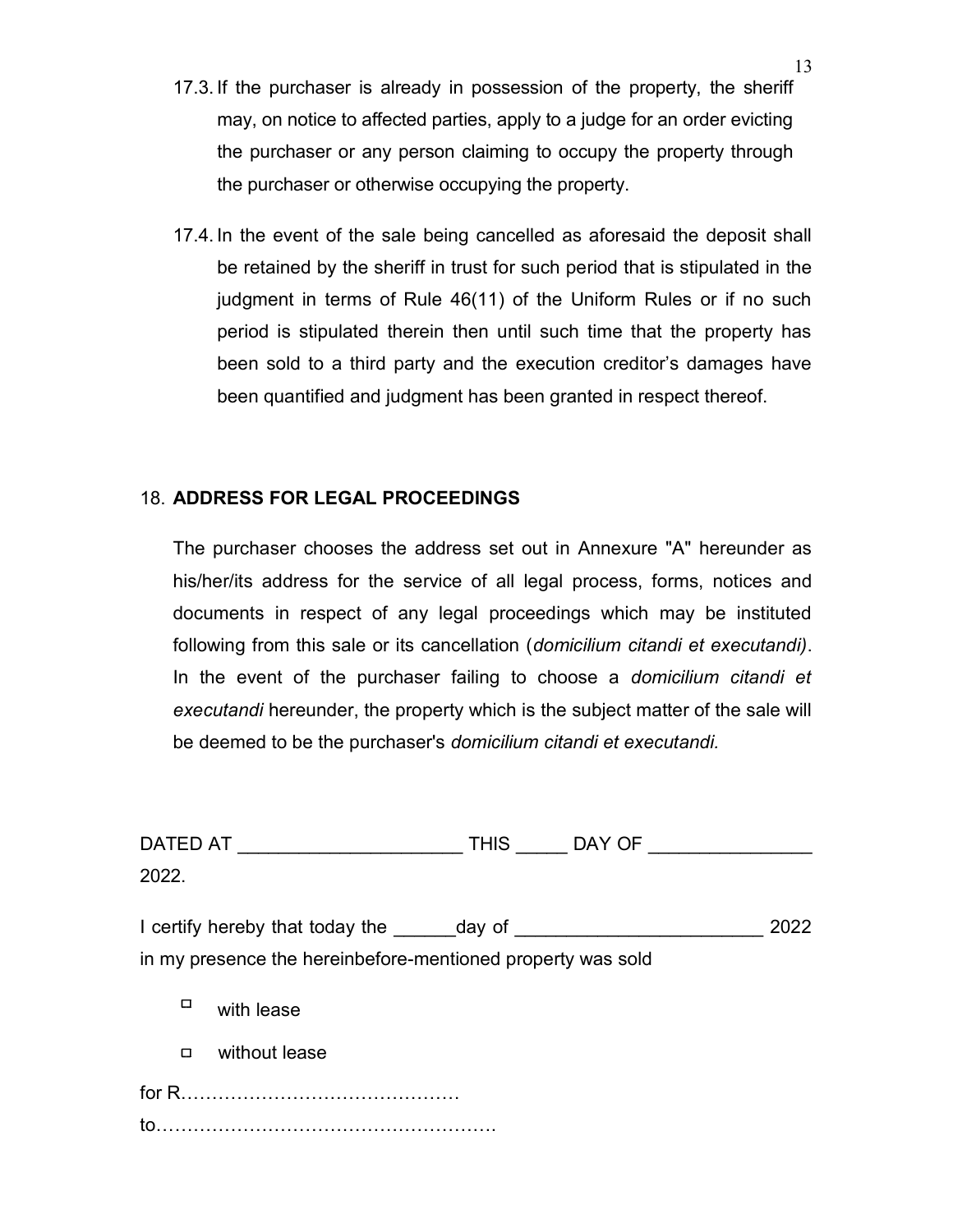### **SHERIFF**

 $\overline{\phantom{a}}$  , which is a set of the set of the set of the set of the set of the set of the set of the set of the set of the set of the set of the set of the set of the set of the set of the set of the set of the set of th

 $\frac{1}{2}$  , and the set of the set of the set of the set of the set of the set of the set of the set of the set of the set of the set of the set of the set of the set of the set of the set of the set of the set of the set

| I, the undersigned,                                                             |                                        |    | residing |
|---------------------------------------------------------------------------------|----------------------------------------|----|----------|
| at                                                                              |                                        | ın | the      |
| district of                                                                     | do hereby bind myself as the purchaser |    |          |
| of the hereinbefore-mentioned property to pay the purchase price and to perform |                                        |    |          |
| all and singular the conditions mentioned above.                                |                                        |    |          |

### PURCHASER

If not married by way of a duly registered Antenuptial Contract in terms of the laws of South Africa, then both spouses are to sign.

(and where applicable on behalf of the below mentioned principal being duly authorised in terms of a power of attorney / mandate which is attached hereto as Annexure "A")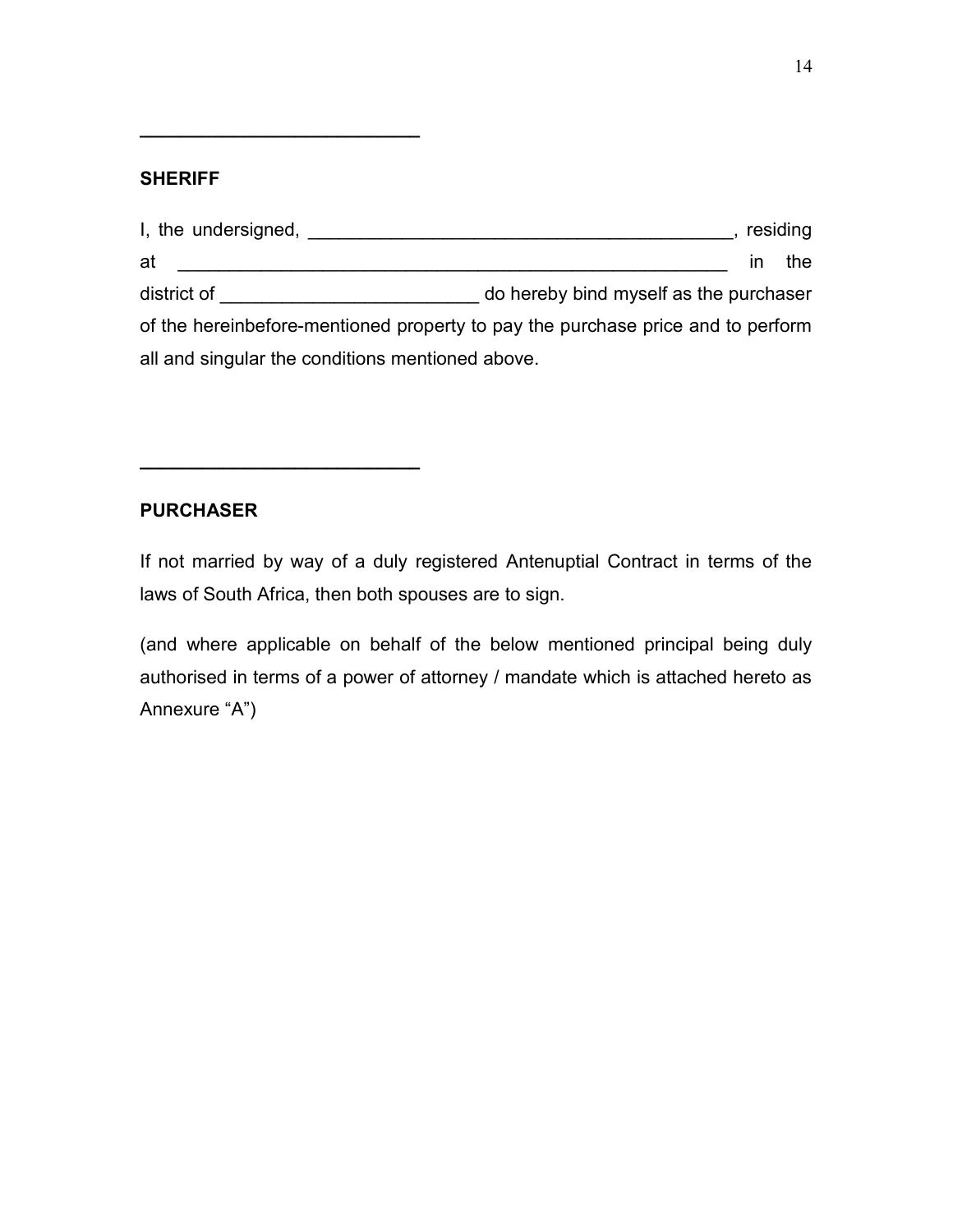# PURCHASER'S DETAILS:

| 1. |                                                                          |
|----|--------------------------------------------------------------------------|
| 2. |                                                                          |
| 3. |                                                                          |
| 4. |                                                                          |
|    | By Antenuptial Contract / Married in Community of Property               |
| 5. |                                                                          |
|    | (husband's domicilium citandi et executandi at the time of the marriage) |
| 6. |                                                                          |
| 7. | Physical address (domicilium citandi et executandi):                     |
|    |                                                                          |
| 8. |                                                                          |
|    |                                                                          |
| 9. | Telephone numbers:                                                       |
|    |                                                                          |
|    |                                                                          |